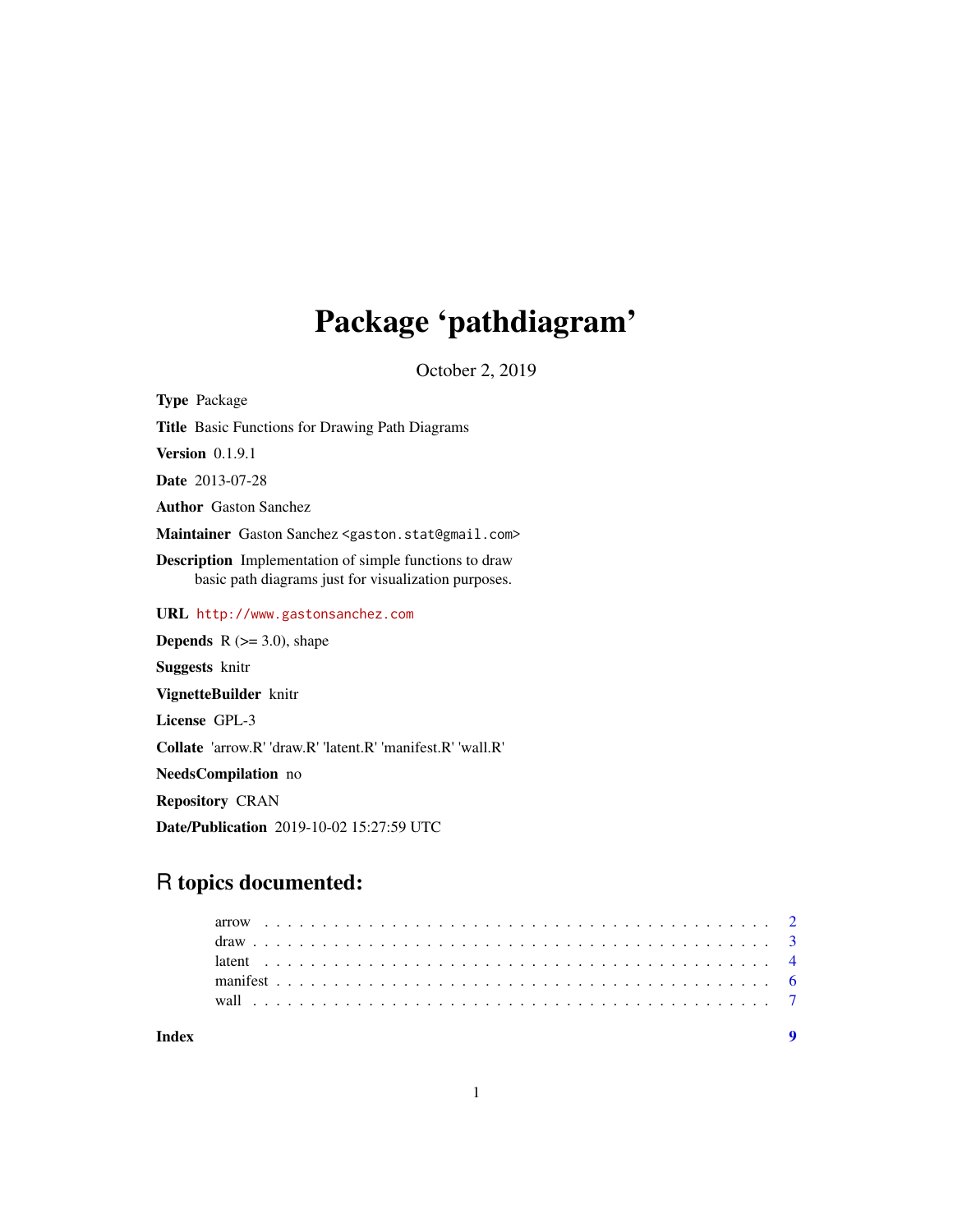#### <span id="page-1-0"></span>Description

Use this function to draw connecting arrows between manifest and latent variables.

#### Usage

```
arrow(from, to, start = "east", end = "west",
 length = 0.1, angle = 10, code = 2, col = "#d2def1",
 1wd = 3, \ldots)
```
#### Arguments

| from     | An object of either class "manifest" or "latent". This object is the origin of<br>the arrow.                    |
|----------|-----------------------------------------------------------------------------------------------------------------|
| to       | An object of either class "manifiest" or "latent". This object is the destination<br>of the arrow.              |
| start    | Character string to specify the starting direction of the arrow. Options are<br>"north","south","east","west".  |
| end      | Character string to specify the ending direction of the arrow. Options are "north",<br>"south", "east", "west". |
| length   | length of the edges of the arrow head (in inches).                                                              |
| angle    | angle from the shaft of the arrow to the edge of the arrow head.                                                |
| code     | integer code, determining kind of arrows to be drawn.                                                           |
| col      | color of the arrow.                                                                                             |
| lwd      | width of the arrow.                                                                                             |
| $\cdots$ | other arguments passed on to arrows.                                                                            |

#### Author(s)

Gaston Sanchez

#### See Also

[manifest](#page-5-1), [latent](#page-3-1), [draw](#page-2-1)

```
## Not run:
# latent variables
attack = latent("ATTACK", x=0.35, y=0.7, rx=0.08, ry=0.06)
defense = latent("DEFENSE", x=0.35, y=0.3, rx=0.08, ry=0.06)
success = latent("SUCCESS", x=0.65, y=0.5, rx=0.08, ry=0.06)
```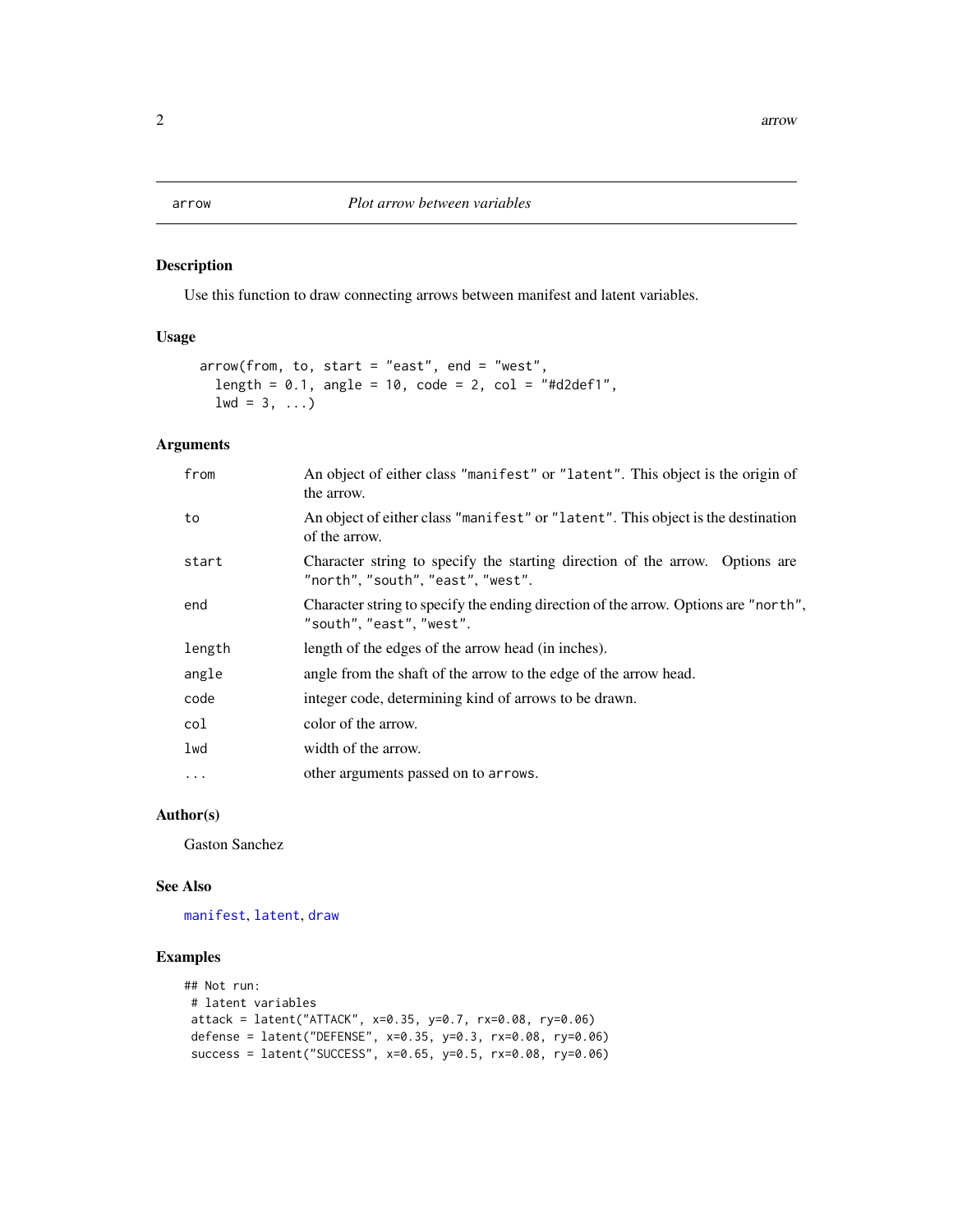<span id="page-2-0"></span>draw 3

```
# open wall
wall()
# draw latent variables
draw(attack)
draw(defense)
draw(success)
# add arrows
arrow(from=attack, to=success, start="east", end="west")
arrow(from=defense, to=success, start="east", end="west")
```
## End(Not run)

<span id="page-2-1"></span>draw *Draw manifest and latent variables*

#### Description

Use this function to draw either manifest or latent variables on a plot.

#### Usage

draw(obj)

#### Arguments

obj An object of either class "manifest" or "latent"

#### Author(s)

Gaston Sanchez

#### See Also

[manifest](#page-5-1), [latent](#page-3-1)

```
## Not run:
# manifest variables
ingredients = list(
  eggs = manifest("eggs", x=0.3, y=0.7, width=0.10, height=0.08),
  milk = manifest("milk", x=0.3, y=0.6, width=0.10, height=0.08),flour = manifest("flour", x=0.3, y=0.5, width=0.10, height=0.08),
  sugar = manifest("sugar", x=0.3, y=0.4, width=0.10, height=0.08),
  butter = manifest("butter", x=0.3, y=0.3, width=0.10, height=0.08)
\lambda# latent variables
```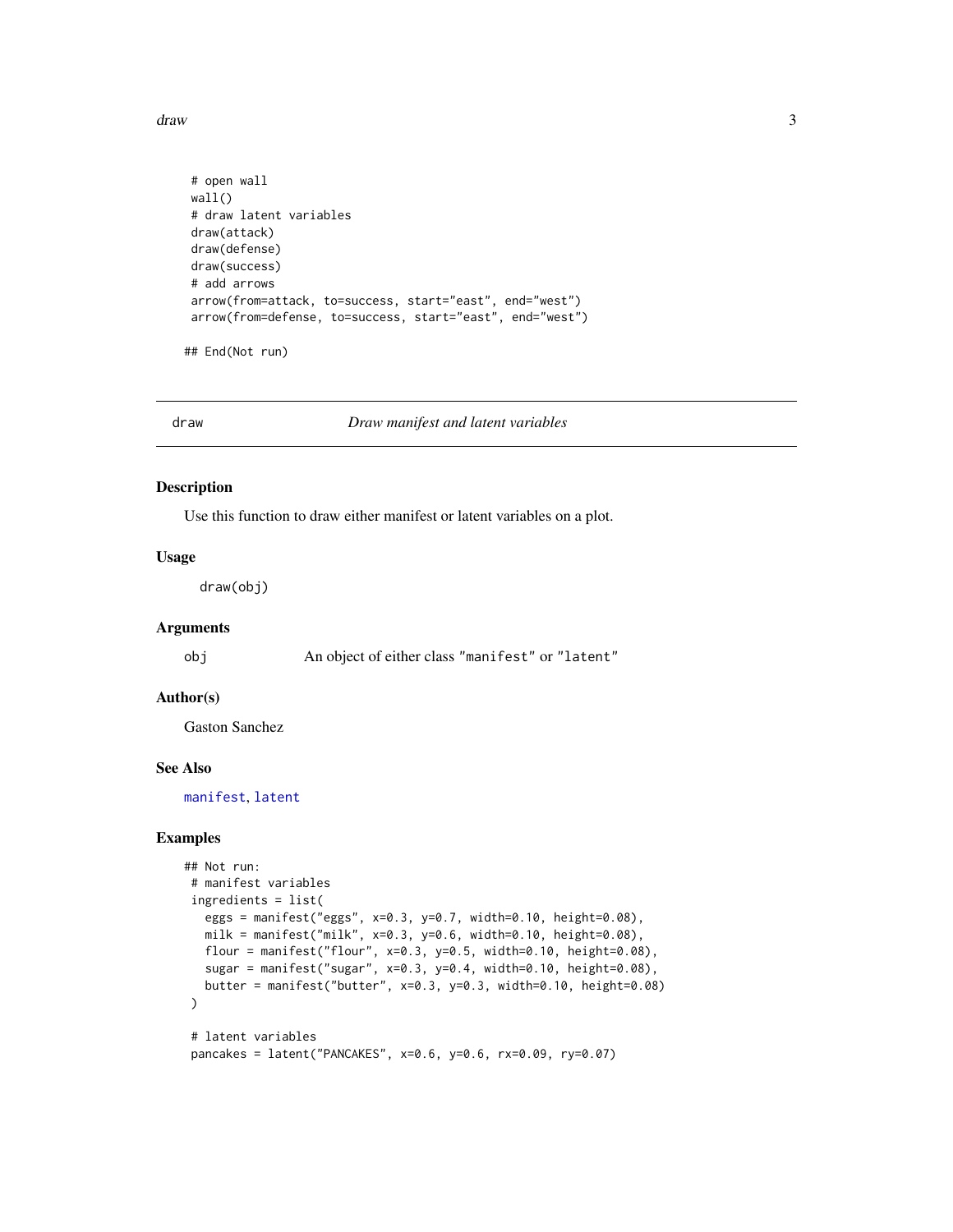```
waffles = latent("WAFFLES", x=0.6, y=0.4, rx=0.09, ry=0.07)
# open wall
wall()
title("Toy Path Diagram", col.main="gray20")
# draw manifest variables
 for (i in 1:length(ingredients)) {
    draw(ingredients[[i]])
}
# draw latent variables
draw(pancakes)
draw(waffles)
# draw arrows
for (i in 1:length(ingredients)) {
    arrow(from=ingredients[[i]], to=pancakes, start="east", end="west")
    arrow(from=ingredients[[i]], to=waffles, start="east", end="west")
}
## End(Not run)
```
<span id="page-3-1"></span>latent *Set specifications of a latent variable*

#### Description

Use this function to specify the graphic characteristics of a latent variable. The specifications will be used by the function draw to plot latent variables (in a path diagram).

#### Usage

 $latent(label = "latent", x = 0.5, y = 0.5, rx = 0.05,$ ry = 0.05, border = "white", lwd = 2, fill = "#5f8bd7",  $col = "white", cex = 1, vfont = NULL, font = 2,$ family = "sans")

#### Arguments

| label  | A character string with the label to be displayed. |
|--------|----------------------------------------------------|
| X      | x-axis coordinate for center of ellipse.           |
| У      | y-axis coordinate for center of ellipse.           |
| rx     | long radius of ellipse.                            |
| ry     | short radius of ellipse.                           |
| border | color of the border.                               |
| lwd    | width of border line.                              |
| fill   | color to fill the ellipse                          |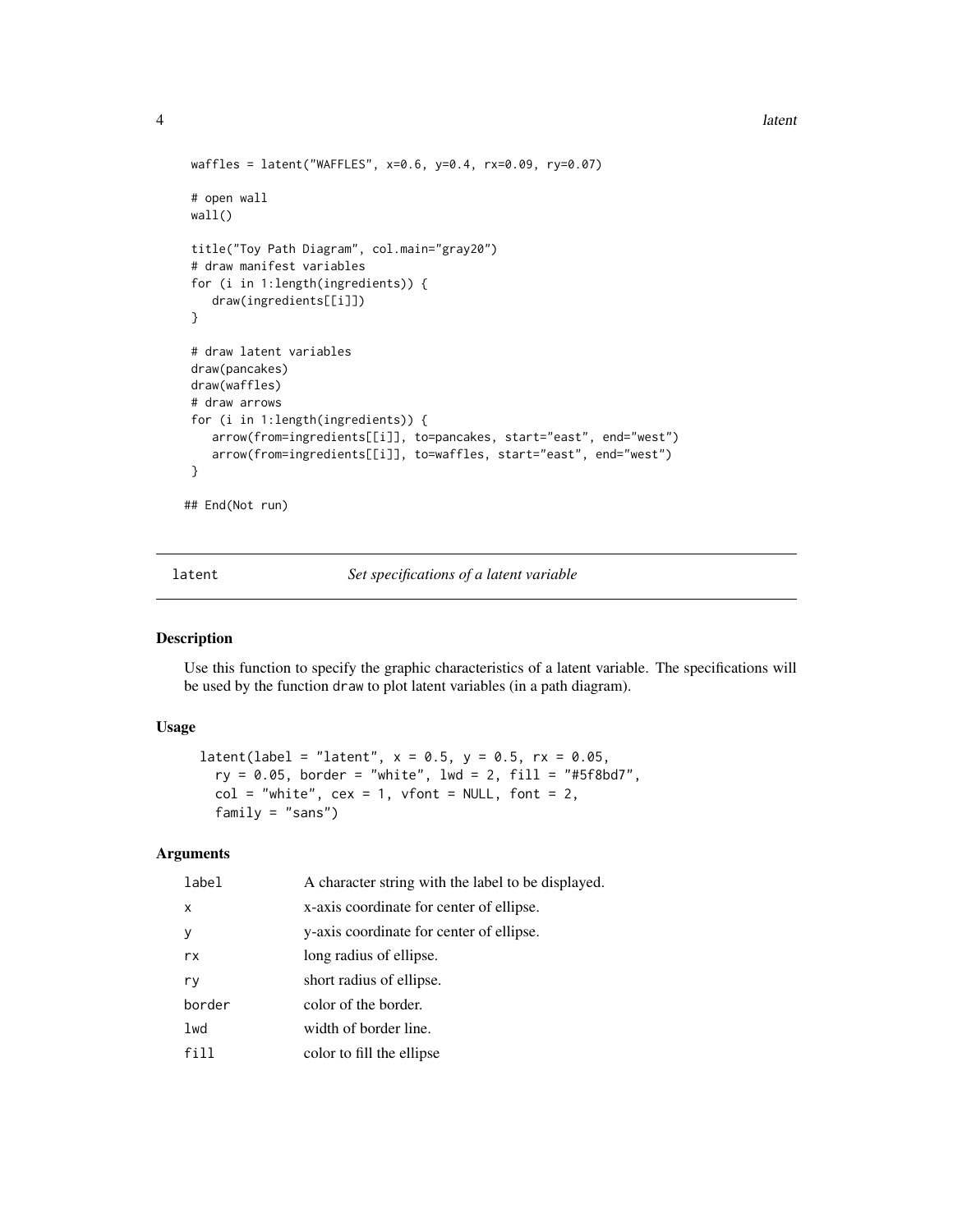#### <span id="page-4-0"></span>latent 5 and 5 and 5 and 5 and 5 and 5 and 5 and 5 and 5 and 5 and 5 and 5 and 5 and 5 and 5 and 5 and 5 and 5

| col    | color of the label.                                                                            |
|--------|------------------------------------------------------------------------------------------------|
| cex    | numeric character expansion of the label.                                                      |
| vfont  | font family of the label.                                                                      |
| font   | An integer specifying which font to use for the label. See par                                 |
| family | The name of a font family for drawing text. Standard values are "serif",<br>"sans" and "mono". |

#### Details

Latent variables are drawn as ellipses using the function [plotellipse](#page-0-0)

#### Value

An object of class "latent", which is a list with the specified parameters to draw latent variables.

#### Author(s)

Gaston Sanchez

#### See Also

[manifest](#page-5-1), [draw](#page-2-1)

```
## Not run:
 # latent variables
 attack = latent("ATTACK", x=0.35, y=0.7, rx=0.08, ry=0.06)
 defense = latent("DEFENSE", x=0.35, y=0.3, rx=0.08, ry=0.06)
 success = latent("SUCCESS", x=0.65, y=0.5, rx=0.08, ry=0.06)
 # opwn wall
 wall()
 title("Drawing three latent variables", col.main="gray20")
 # draw variables
 draw(attack)
 draw(defense)
 draw(success)
## End(Not run)
```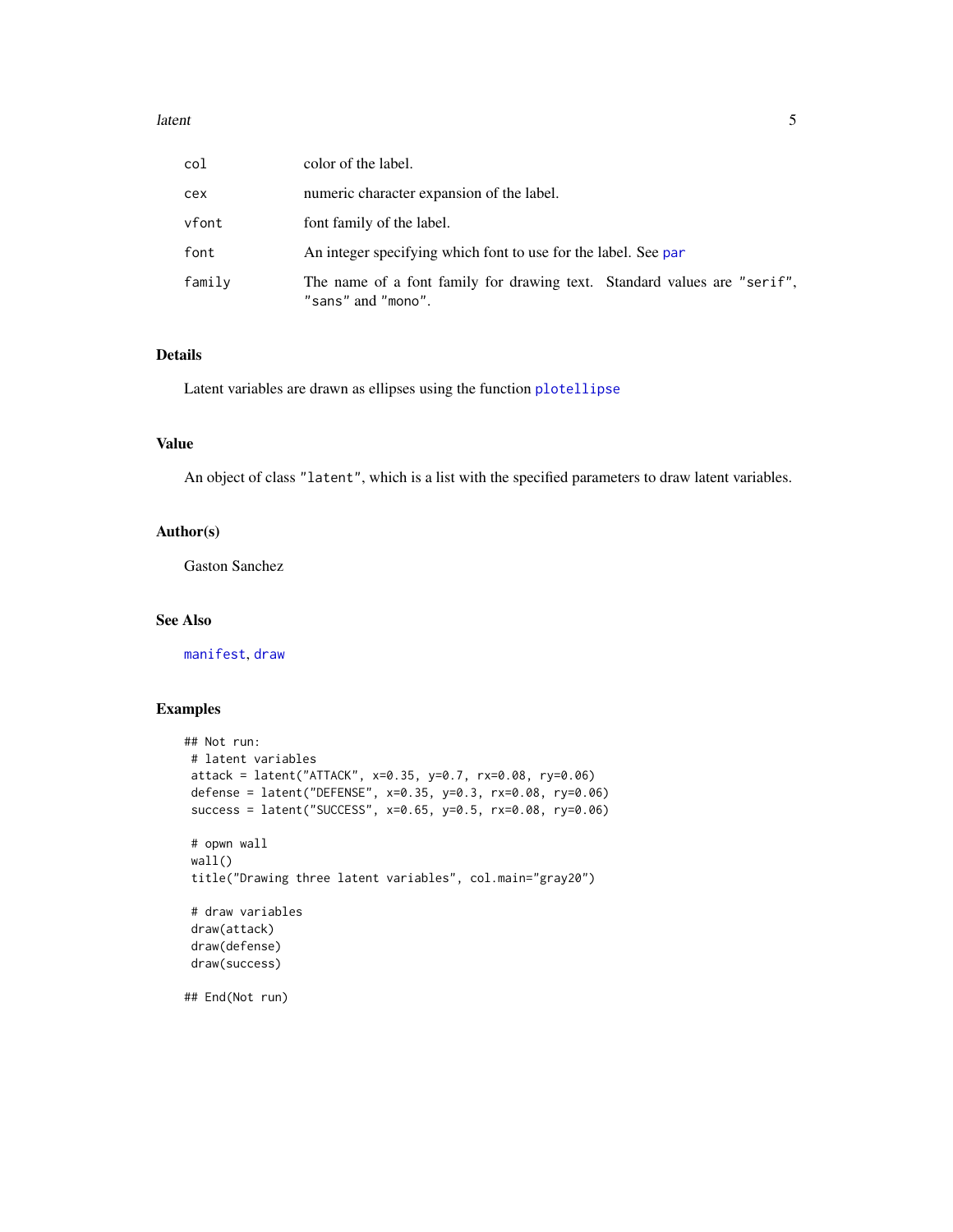#### Description

Use this function to specify the graphic characteristics of a manifest variable. The specifications will be used by the function draw to plot manifest variables (in a path diagram).

#### Usage

```
manifest(label = "manifest", x = 0.5, y = 0.5,
 width = NULL, height = 0.1, border = "white",
 fill = "#9dbafa", lwd = 1, col = "gray20", cex = 1,
 vfont = NULL, font = 1, family = "sans")
```
#### Arguments

| label  | A character string with the label to be displayed.                                             |
|--------|------------------------------------------------------------------------------------------------|
| X.     | x-axis coordinate for center of rectange.                                                      |
| у      | y-axis coordinate for center of rectangle.                                                     |
| width  | width of the rectangle.                                                                        |
| height | height of the rectangle.                                                                       |
| border | color of the border.                                                                           |
| fill   | color to fill the rectangle.                                                                   |
| lwd    | width of the border.                                                                           |
| col    | color of the label.                                                                            |
| cex    | numeric character expansion of the label.                                                      |
| vfont  | font family of the label.                                                                      |
| font   | An integer specifying which font to use for the label. See par                                 |
| family | The name of a font family for drawing text. Standard values are "serif",<br>"sans" and "mono". |

#### Details

Manifest variables are drawn as rectangles.

#### Value

An object of class "manifest", which is a list with the specified parameters to draw manifest variables.

#### Author(s)

Gaston Sanchez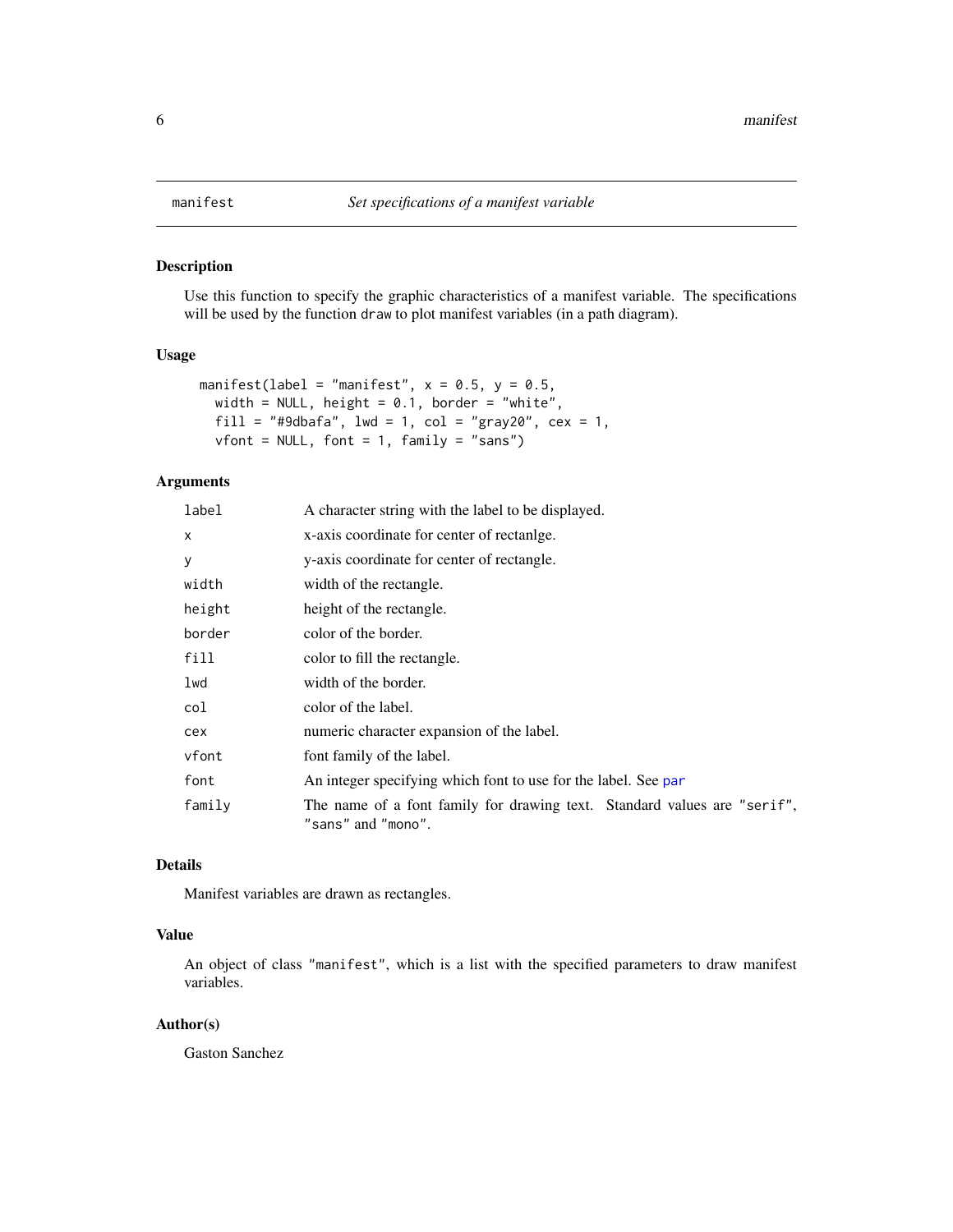<span id="page-6-0"></span>wall the contract of the contract of the contract of the contract of the contract of the contract of the contract of the contract of the contract of the contract of the contract of the contract of the contract of the contr

#### See Also

[latent](#page-3-1), [draw](#page-2-1)

#### Examples

```
## Not run:
# manifest variables
eggs = manifest("eggs", x=0.3, y=0.7, width=NULL, height=0.08)
milk = manifest("milk", x=0.4, y=0.6, width=NULL, height=0.08)
flour = manifest("flour", x=0.5, y=0.5, width=NULL, height=0.08)
sugar = manifest("sugar", x=0.6, y=0.4, width=NULL, height=0.08)
butter = manifest("butter", x=0.7, y=0.3, width=NULL, height=0.08)
# open wall
wall()
title("Five manifest variables", col.main="gray20")
# draw manifest variables
draw(eggs)
draw(milk)
draw(flour)
draw(sugar)
draw(butter)
## End(Not run)
```
#### wall *Open a new frame for a path diagram*

#### Description

Use this function to open a white canvas to start drawing a path diagram. By default, wall opens a new plot window from 0 to 1 in both axes.

#### Usage

```
wall(xlim = c(\emptyset, 1), ylim = c(\emptyset, 1), xpd = TRUE, ...)
```
#### Arguments

| xlim                    | Numeric vector of length 2 giving the x coordinate range. Default $x \lim = c(0, 1)$ .                         |
|-------------------------|----------------------------------------------------------------------------------------------------------------|
| vlim                    | Numeric vector of length 2 giving the y coordinate range. Default y l im = $c(0, 1)$ .                         |
| xpd                     | Logical value to indicate if all plotting is clipped to the figure region. The default<br>is $c(1, 1, 1, 1)$ . |
| $\cdot$ $\cdot$ $\cdot$ | other graphical arguments passed on to plot. window.                                                           |

#### Details

wall calls plot.new() and plot.window() to open a new plot frame.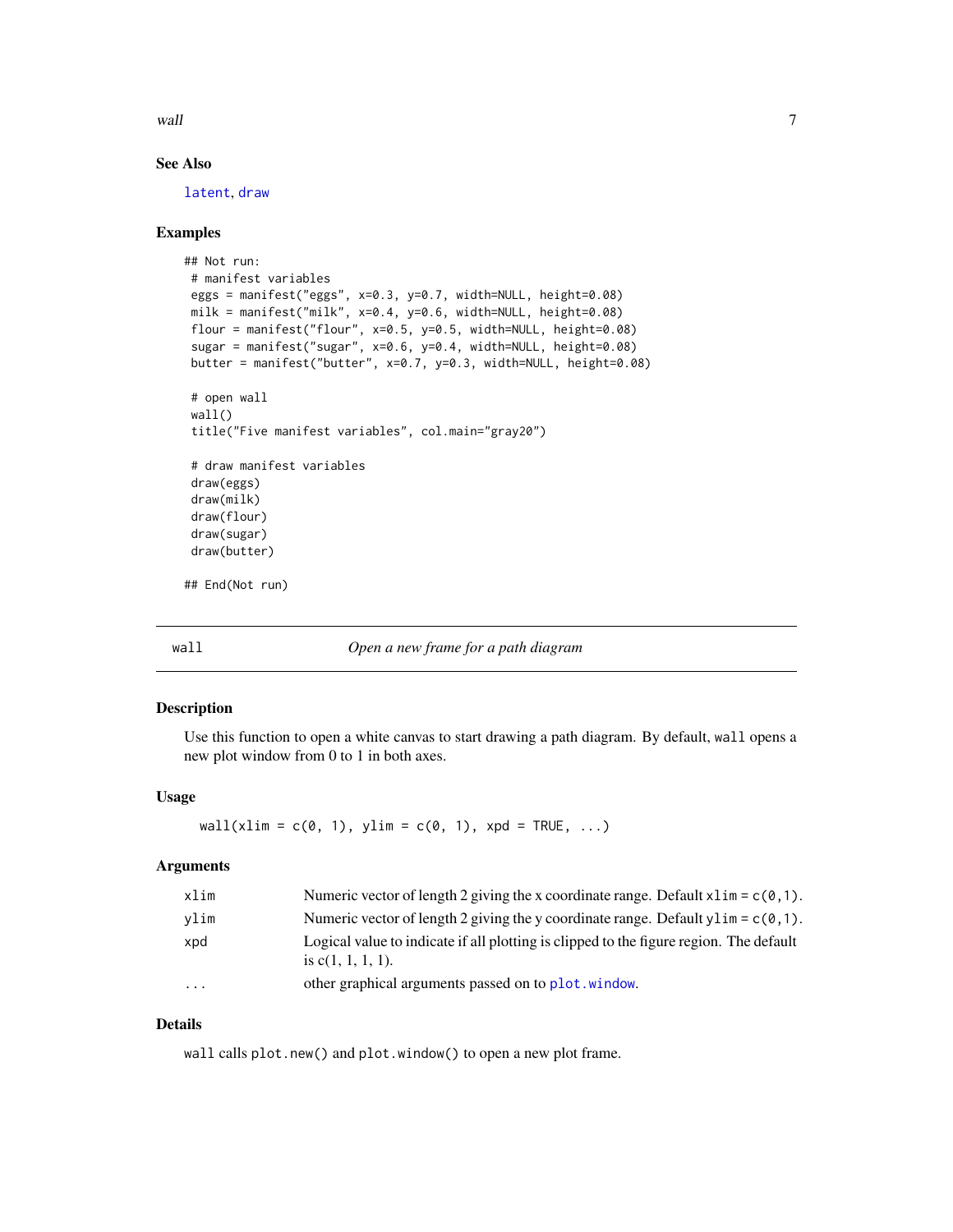#### <span id="page-7-0"></span>Author(s)

Gaston Sanchez

#### See Also

[manifest](#page-5-1), [latent](#page-3-1), [draw](#page-2-1)

```
## Not run:
# latent variables
attack = latent("ATTACK", x=0.35, y=0.7, rx=0.08, ry=0.06)
defense = latent("DEFENSE", x=0.35, y=0.3, rx=0.08, ry=0.06)
success = latent("SUCCESS", x=0.65, y=0.5, rx=0.08, ry=0.06)
# open diagram
wall()
# draw latent variables
draw(attack)
draw(defense)
draw(success)
# add arrows
arrow(from=attack, to=success, start="east", end="west")
arrow(from=defense, to=success, start="east", end="west")
## End(Not run)
```